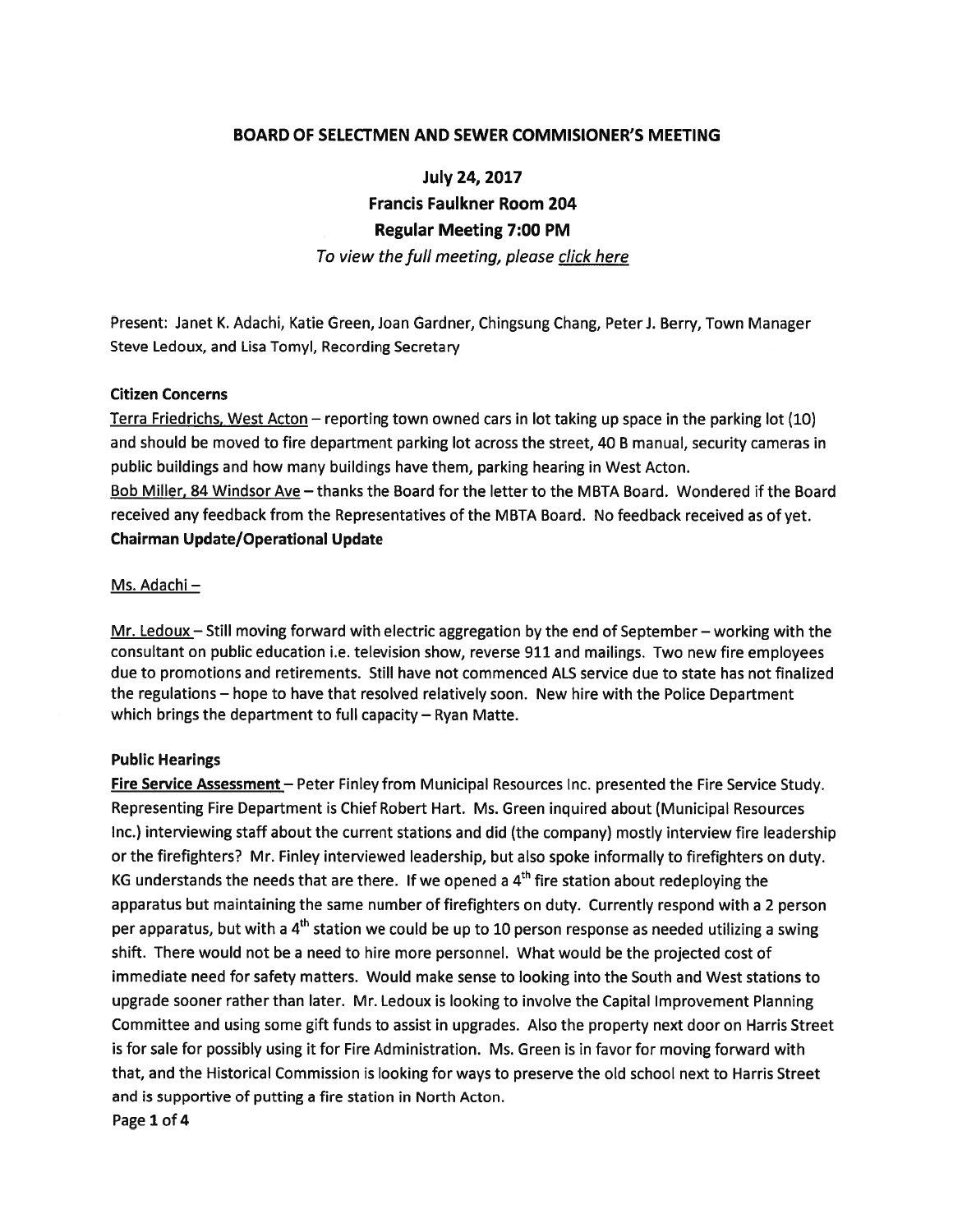Ms. Adachi and Ms. Gardner thanked Mr. Finley for the reports and are in favor of <sup>a</sup> North Acton Fire Station, Mr. Berry questioned if the ladder goes to every structure fire Chief Hart explained that it performs many different functions aside from the 100' ladder. Mr. Chang had no further questions. Terra Friedrichs, West Acton — thinks Harris Street is <sup>a</sup> grea<sup>t</sup> site. Wants to know how many surrounding towns require the 4.5 minute response. Mr. Finley stated that was not par<sup>t</sup> of the study and would have to do some research on that.

Bob Miller, Windsor Ave — thinks the North is an area in need.

Bill Klauer, Harris Street — Town keeps growing since he was on the FD and since the study in 1981 there has been so much growth, also is in favor of the project.

Ms. Green moved to authorize the Town Manager to pursue the possibilities of North Acton with greater detail, Ms. Gardner second. All Ayes.

## Selectmen Business

Acton Carbon Neutrality Initiative - Mr. Berry gave an overview regarding a 3 page letter to the BOS wanting to assess the Green Advisory Board to lead the town into zero carbon emission and secure <sup>a</sup> carbon emission specialist for \$40,000 <sup>a</sup> year (part time).

Dennis Loria from Green Advisory Board added <sup>a</sup> few words that the town and schools have done <sup>a</sup> grea<sup>t</sup> job over the pas<sup>t</sup> years. Several comparative towns have already started this process. Mothers Out Front and Green Acton suppor<sup>t</sup> this initiative. Felt we should take the action to make the town <sup>a</sup> net zero town and not wait for federal government. Looking for suppor<sup>t</sup> from the Board of Selectmen. Mr. Berry mentioned that there is <sup>a</sup> green fund to pu<sup>t</sup> the funds we save on the solar array into an account — some restrictions on how the funds can be used. Mr. Ledoux stated the town passed <sup>a</sup> special act with legislation on the Energy Efficiency fund — to provide energy savings funds on town buildings. May want to discuss this with Town Counsel.

Ms. Green is supportive of moving forward with using the money in energy efficiency fund and questioned if we need to wait for Town Meeting to appropriate the funds — Mr. Ledoux stated that the Board of Selectmen can approve. Suggested to authorize Town Manager to use the money from the fund and bringing it back to the BOS and establish what the next steps are and hiring <sup>a</sup> consultant. Mr. Chang questioned about the 40K for <sup>a</sup> par<sup>t</sup> time employee and if there were additional costs for <sup>a</sup> consultant. Mr. Lorie stated that the \$40,000 was based on what other towns have paid for a consultant; if staff were involved then they would be compensated as well.

Ms.. Adachi wanted clarification that this is for everyone in town — not just town buildings.

Terra Friedrichs, West Acton — questioned if the \$120,000 includes solar array savings and that she does not want to wait for Town Meeting to hire <sup>a</sup> par<sup>t</sup> time employee to ge<sup>t</sup> working on it.

Debra Symes, Concord Road — thanks the GAB for this incentive and supports the initiative. Mr. Ledoux will work on the next steps in appropriating the money.

FY18 Sewer O+M Rates - Steve Barrett presented the FY18 sewer rates. Sewer service is in 11% of the town. Operating costs are very stable. ABRHS and the plaza at Kelly's corner are the biggest customers. Ms. Green mentioned that the increase is due to increase in usage and decrease in conservation. PB — is there <sup>a</sup> capital repair plan since it has been 15 years for future repairs of the treatment plant.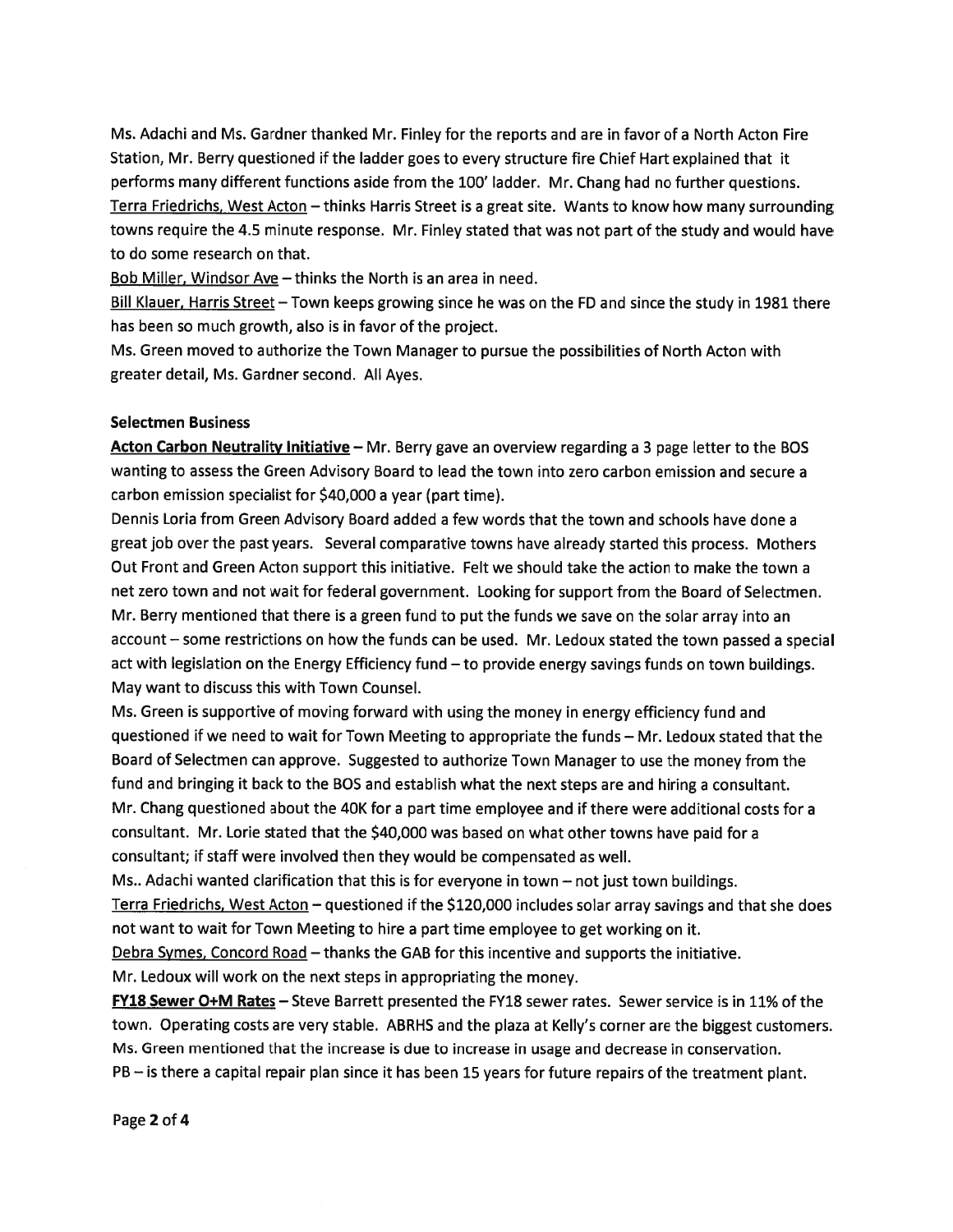Terra — does the percentage of the budget go into <sup>a</sup> set aside fund or <sup>a</sup> one-time vote to ge<sup>t</sup> specific chunks of money and what is the capacity of the underutilized sewer. Board was unsure. Ms. Green moved to approve the FY18 Sewer O+M rates per the memo from Steve Barratt, MR. Chang seconded. All Ayes.

Sustainability Goals Implementation Discussion - Jim Snyder Grant from Green Acton gave an overview of <sup>a</sup> Sustainability Goal Implementation Plan to assist drafting <sup>a</sup> policy. Came up with guidelines for drafting <sup>a</sup> Sustainability Policy — read <sup>a</sup> list of recommendations. Requests that the Town Manager submit <sup>a</sup> repor<sup>t</sup> every year, etc.

Ms. Green commented it was good to see <sup>a</sup> policy that is broader and not focused on specific action over <sup>a</sup> detailed one to serve us in the long run. Ideally having something that focuses on the state of affairs now and how to ge<sup>t</sup> where we want to be. Having <sup>a</sup> tracking mechanism makes sense. Perhaps also mention Green Advisory Board repor<sup>t</sup> as well. Should it go beyond municipal properties. Mr. Berry addressed item 2 on the background material presented by Green Acton. Seems that with the goals of sustainability and the carbon neutrality initiative that the Town Manager looks to hire staff to assist with these goals. Mr. Chang agrees with the direction of the scope of the sustainability policy with fellow Board members.

Ms. Gardner commented that she met with Ron Beck with the Water Resource Advisory Committee and the need to be fully staffed (with volunteers) by September which will affect the sustainability goals. Ms. Adachi commented it would be helpful do have <sup>a</sup> history of the formation of the sustainability policy through bullet point markers. Would be helpful for people to see the progression of the policy. Terra Freidrichs, West Acton — happy about the discussion about sustainability. Feels that Acton should be the first town to implement <sup>a</sup> sustainability implementation and not wait for other towns to be the first. Support to have staff on board.

Green Acton will draft <sup>a</sup> policy. Mr. Snyder Grant will work closely with <sup>a</sup> couple key committees with the draft.

Discussion on Naming Rights - Mr. Ledoux gave an overview regarding naming a town facility. There has been <sup>a</sup> reques<sup>t</sup> for naming the Senior Center after <sup>a</sup> resident. Mr. Ledoux stated there was <sup>a</sup> resident that in exchange of naming rights to the building the Board accepts <sup>a</sup> gift of \$100,000. Ms. Green questioned if the town builds a new senior center in 10 years does the name go with it  $-$  Mr. Ledoux will have that discussion with the gifter.

Mr. Berry commented for \$110,000 we (the town) would accep<sup>t</sup> it as <sup>a</sup> gift rather the procuremen<sup>t</sup> center.

Terra Friedrichs – the policy states that town building are named not after living people – Ms. Green stated that it is persons living or deceased. Doesn't like the thought of people buying naming rights like commercial property.

Bob Miller – disagrees with Terra – a \$100,000 gift donation and regarding hiring a FTE for sustainability projects would be <sup>a</sup> disgrace if the town were to walk away from that gift.

Danny Factor — has misgivings about naming <sup>a</sup> public building for <sup>a</sup> private benefactor and that it sends <sup>a</sup> message that money can buy naming rights.

Page 3 of 4